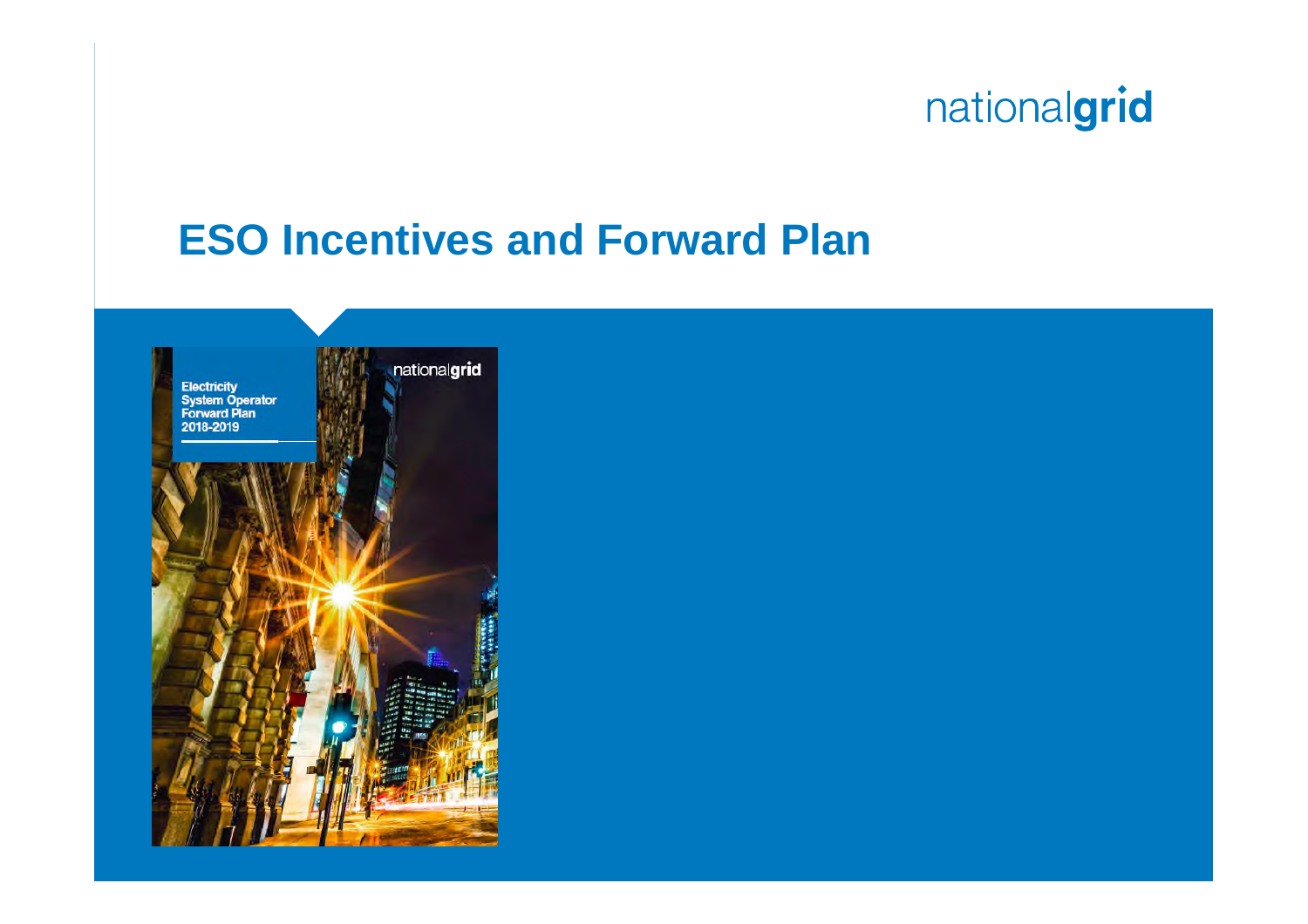#### nationalgrid **A new regulatory framework for the Electricity System Operator**

Following significant stakeholder engagement the ESO published its first ever Forward Plan on 27th March

1<sup>st</sup> April marked the start of a totally new regulatory incentive framework for the ESO that replaces BSIS

ESO performance and associated incentive rewards will be determined by Ofgem at year end based on the recommendation of an independent panel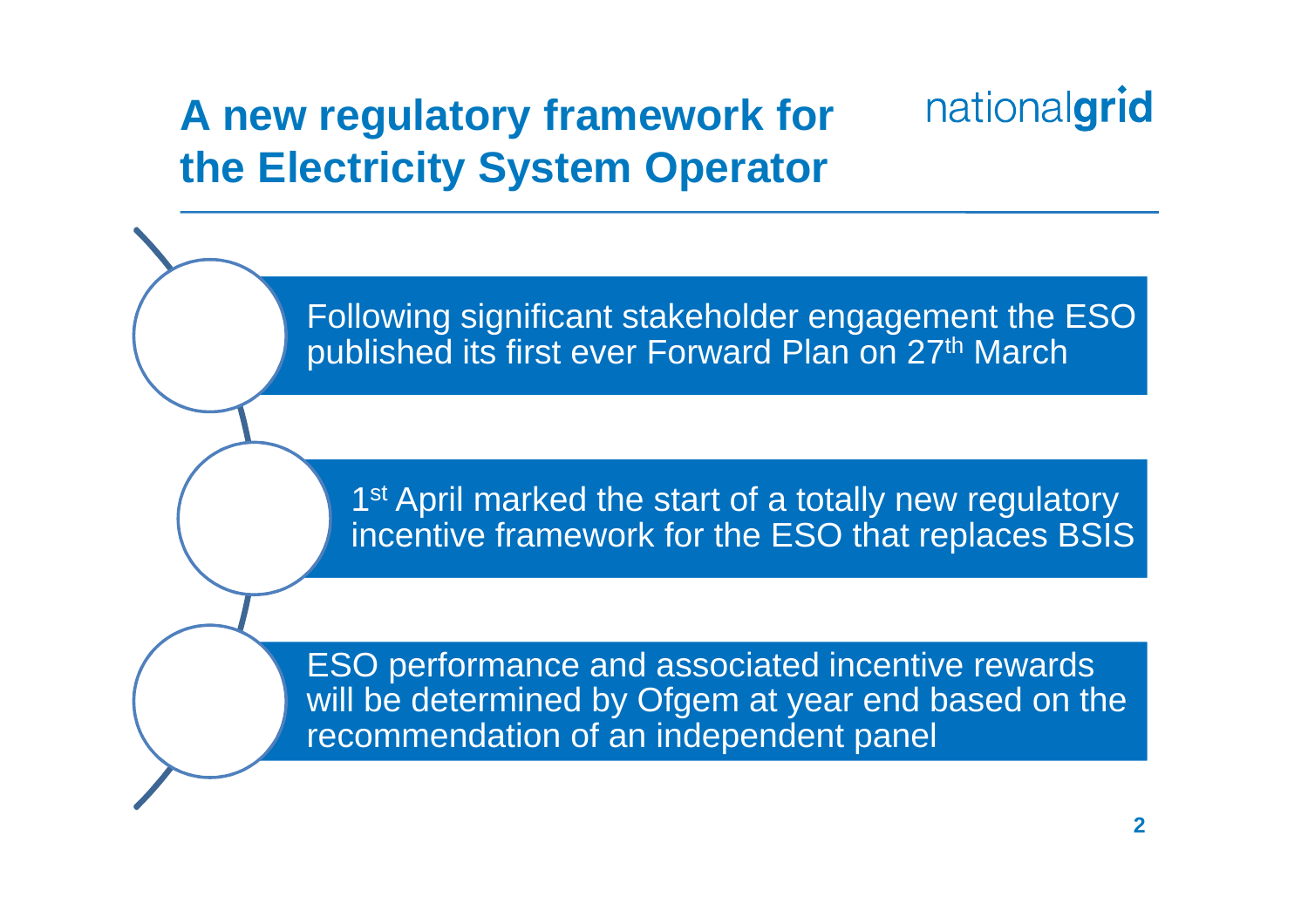### **Recap of new scheme**

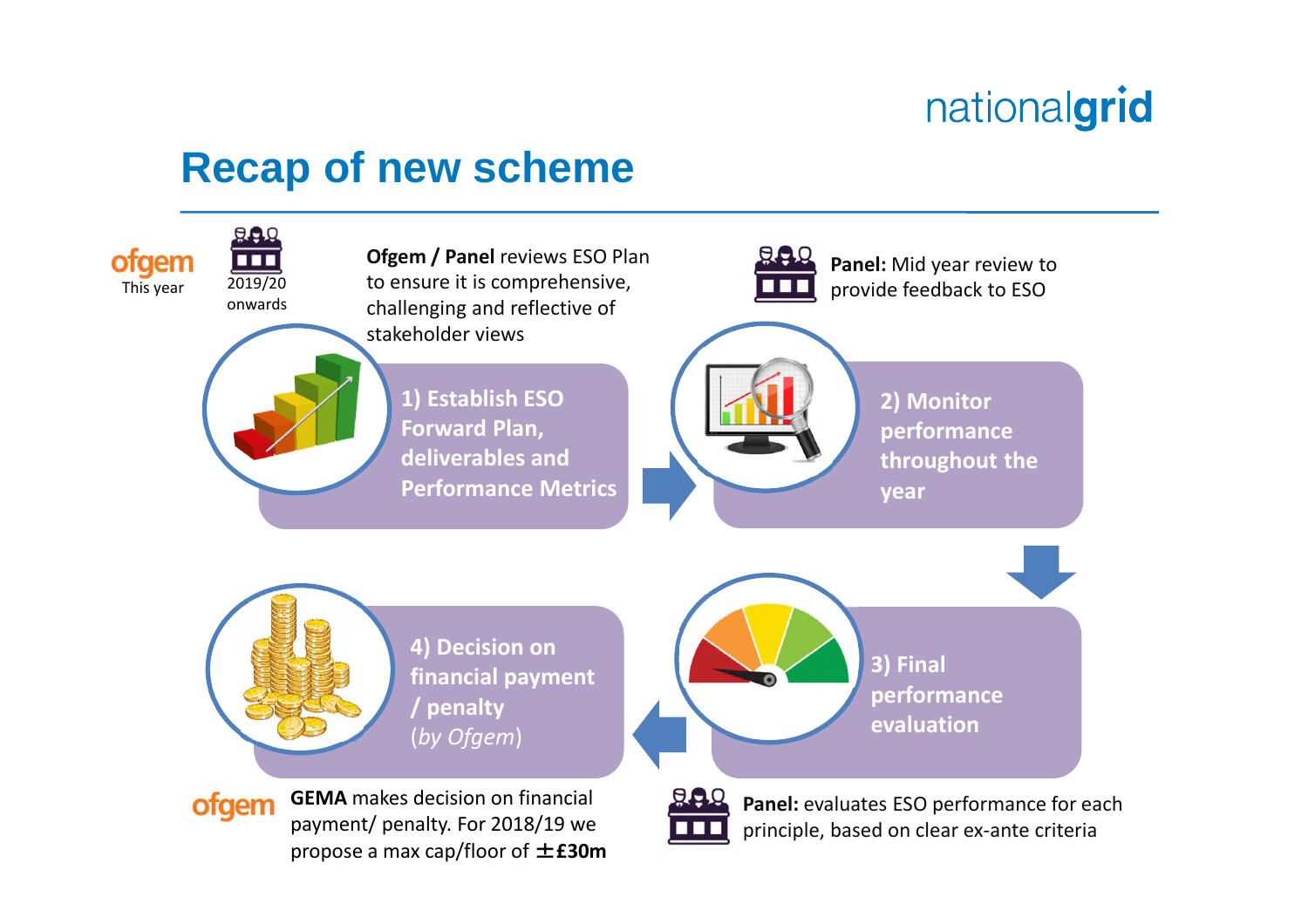#### **Our roles and principles**



**Principle 7:** Facilitate timely, efficient and competitive network investments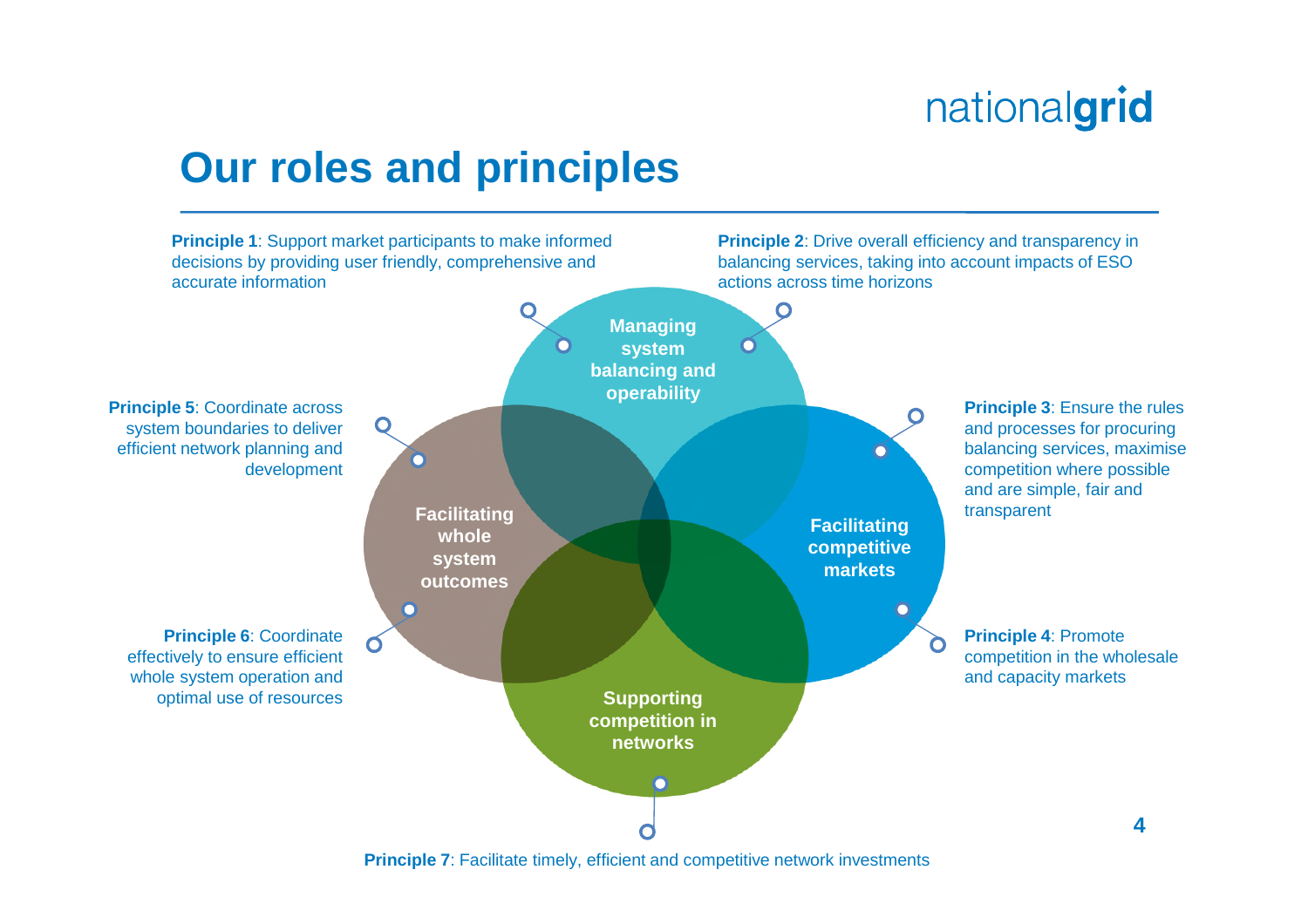### **What have our stakeholders told us?**



**5 box.soincentives.electricity@nationalgrid.com**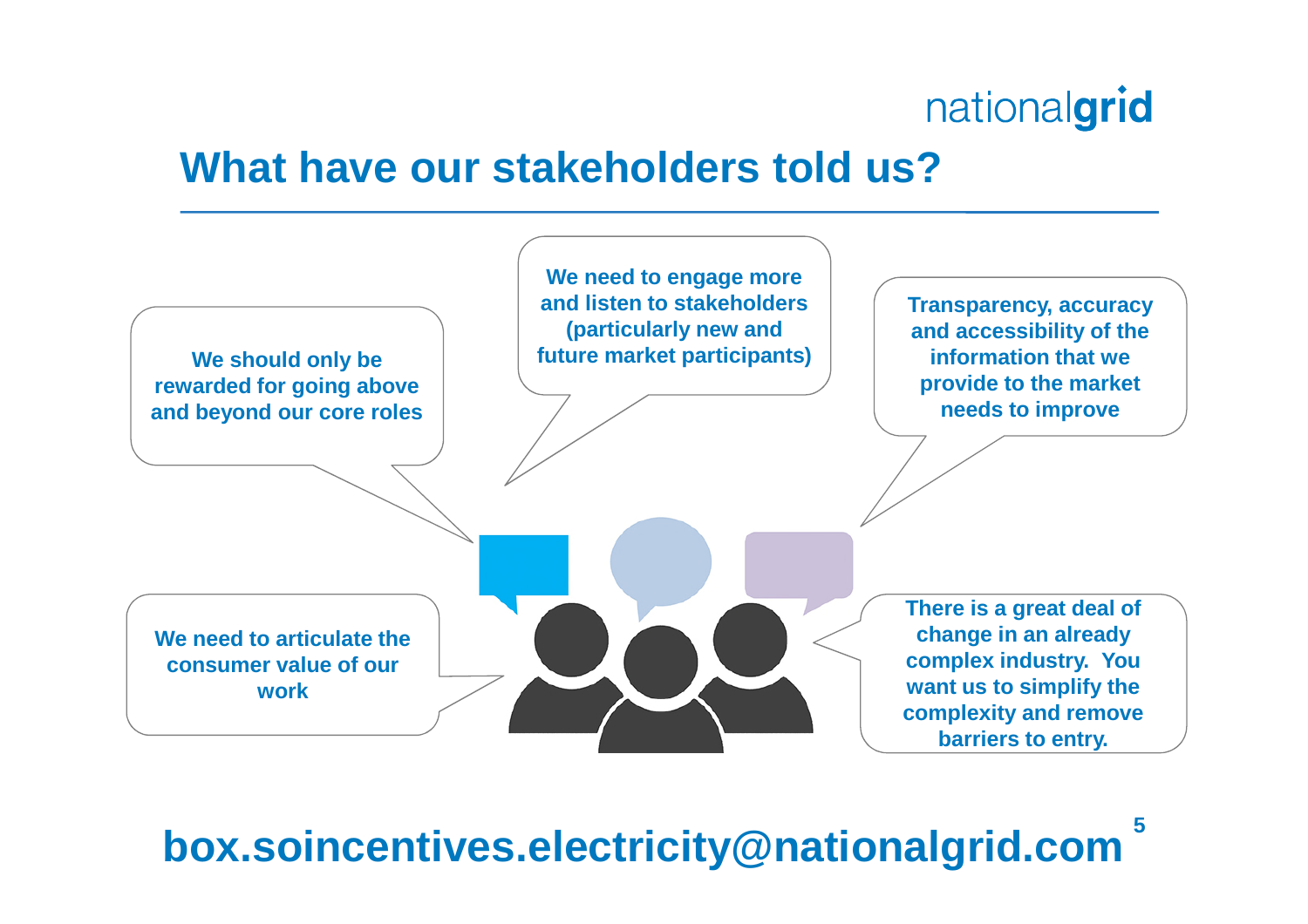#### **The ESO Forward Plan sets out our ambitions for FY 18/19 and beyond**

# nationalgrid

Our Performance will be measured against the plan

#### **6 Long term vision** • Wide range of solutions to investment and balancing challenges • Greater accessibility for participants in **industry** governance and change • ESO playing its part in helping businesses to operate efficiently **Delivery** • Defined activities in under each principle for 2018/19 to drive us towards delivery of our long term vision **Performance** • Evidence of delivered benefits • Evidence of future benefits / progress against longer term initiatives • Stakeholder views • Plan delivery • Outturn **Performance** metrics and **Ofgem, the Panel & and instifications Stakeholders will evaluate our delivery of the Forward Plan against these 5 Criteria**